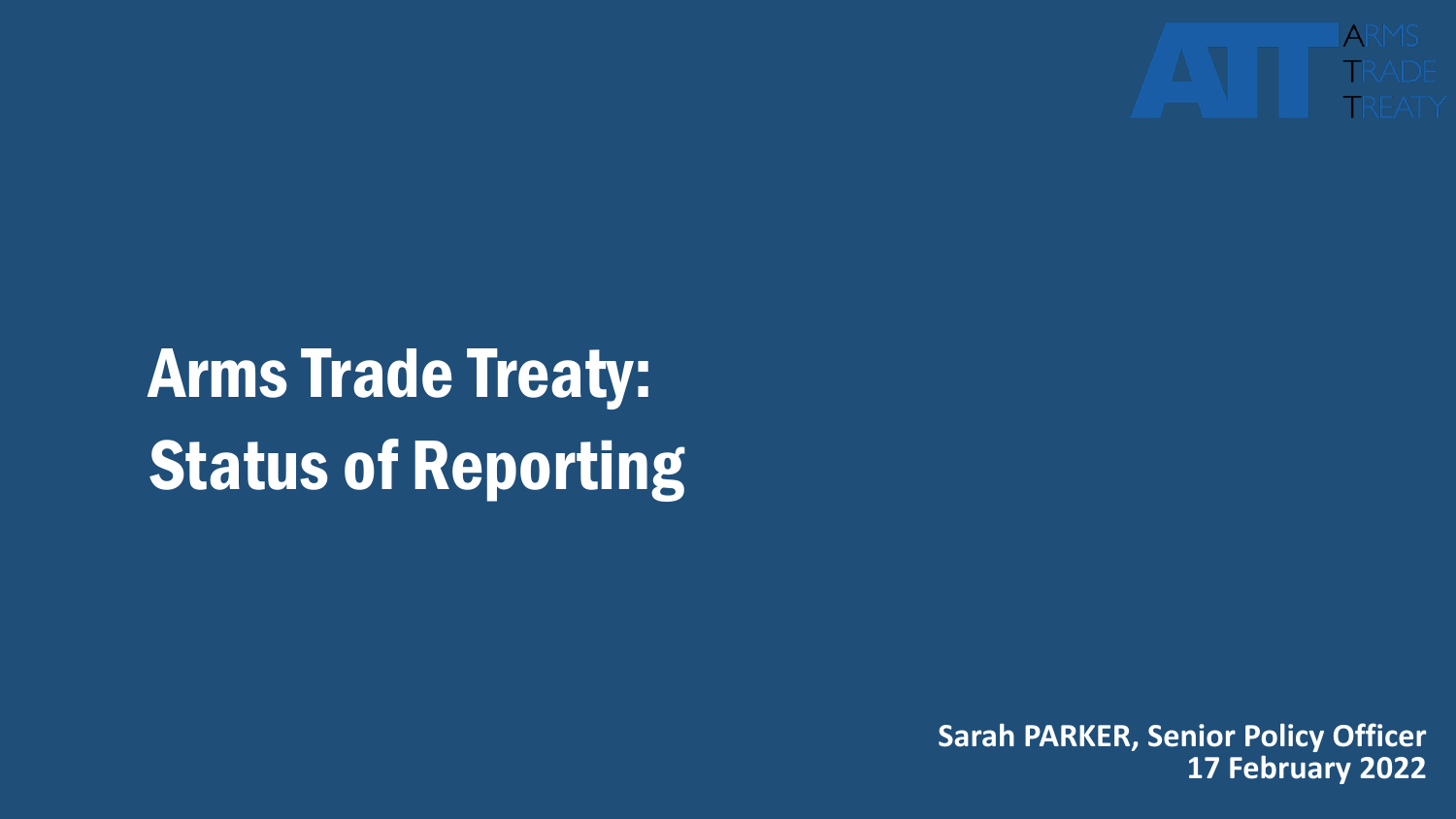#### Initial reports Global statistics

|                                          | No. | $\frac{0}{6}$                                  |
|------------------------------------------|-----|------------------------------------------------|
| <b>States Parties</b>                    | 110 |                                                |
| <b>Initial Reports</b><br>due            | 110 | 100 % of States Parties                        |
| <b>Initial Reports</b><br>submitted      | 84  | <b>76 % of States Parties</b><br>due to report |
| Initial Reports due<br>but not submitted | 26  | 24% of States Parties due<br>to report         |





**States Parties that should have submitted an IR and DID** 

**States Parties that should have submitted an IR and DID NOT**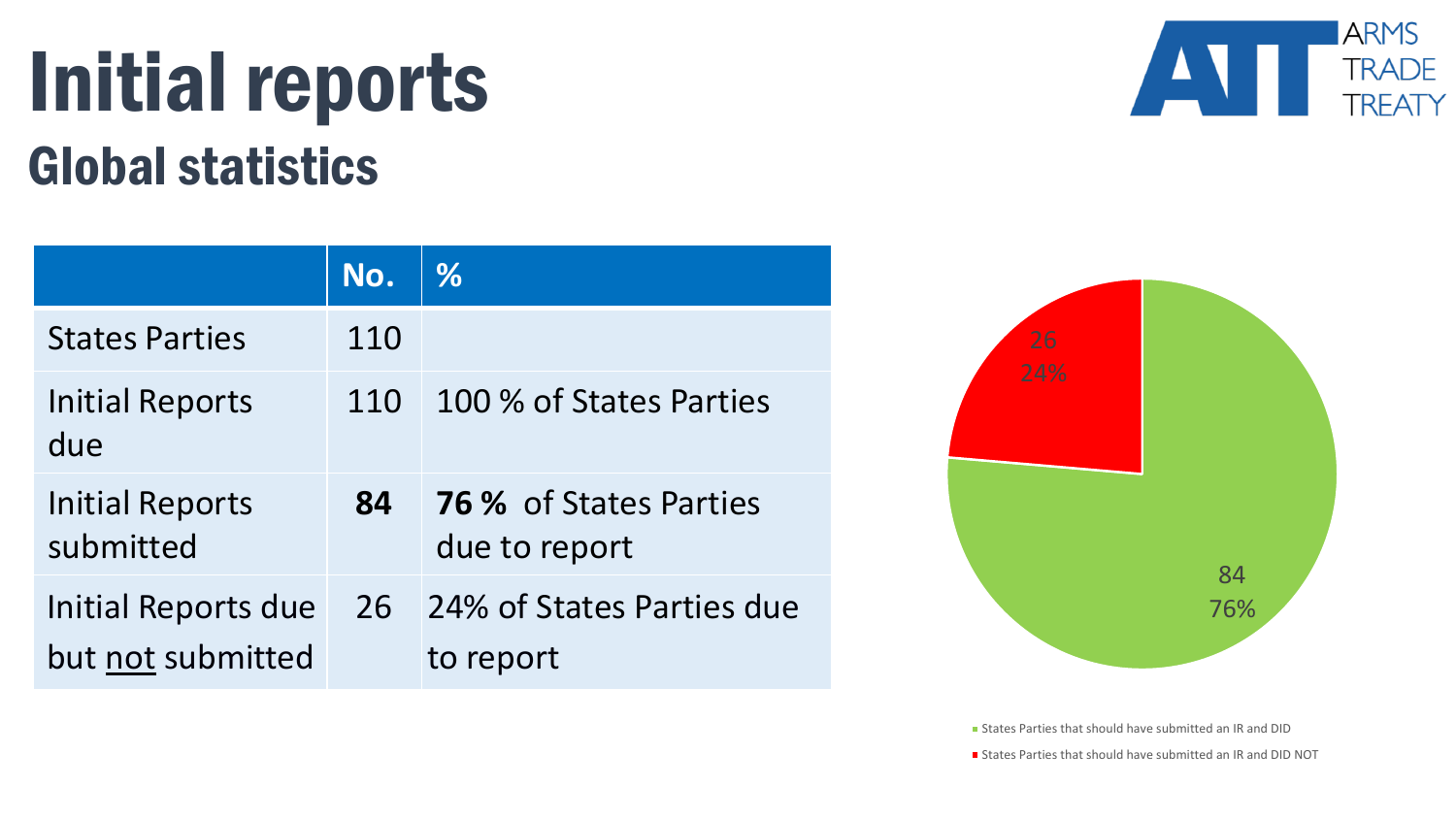# Initial reports Global statistics (cont.)



|                                   | No. | %                                   |
|-----------------------------------|-----|-------------------------------------|
| Initial Reports not made public   | 20  | 24% of Initial Reports submitted    |
| Initial Reports submitted on time | 42  | 50% of Initial Reports submitted    |
| Format of reports                 | 71  | 85% use endorsed reporting template |
| No. of updated Initial Reports    | 6   |                                     |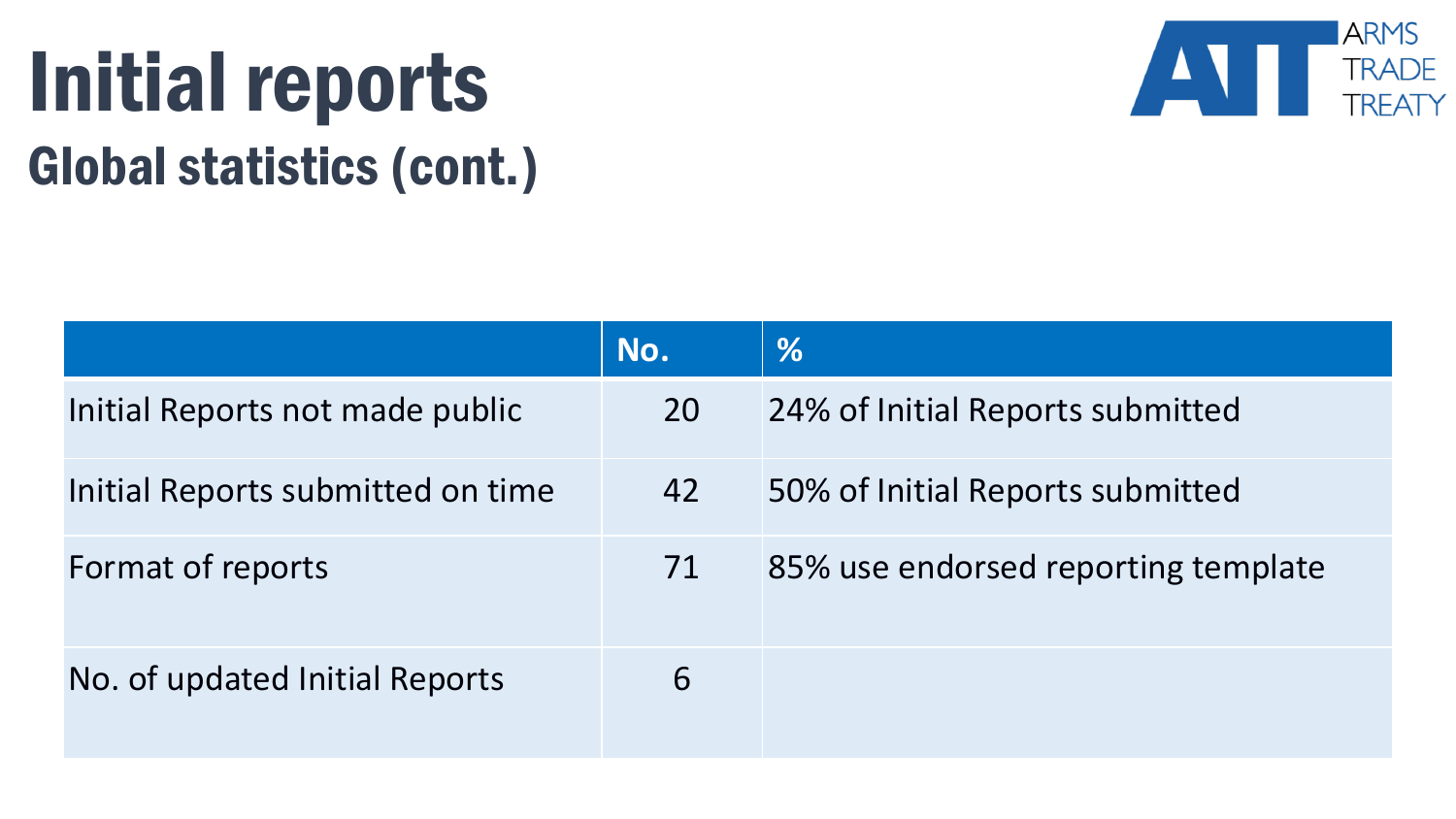#### Initial reports Regional statistics



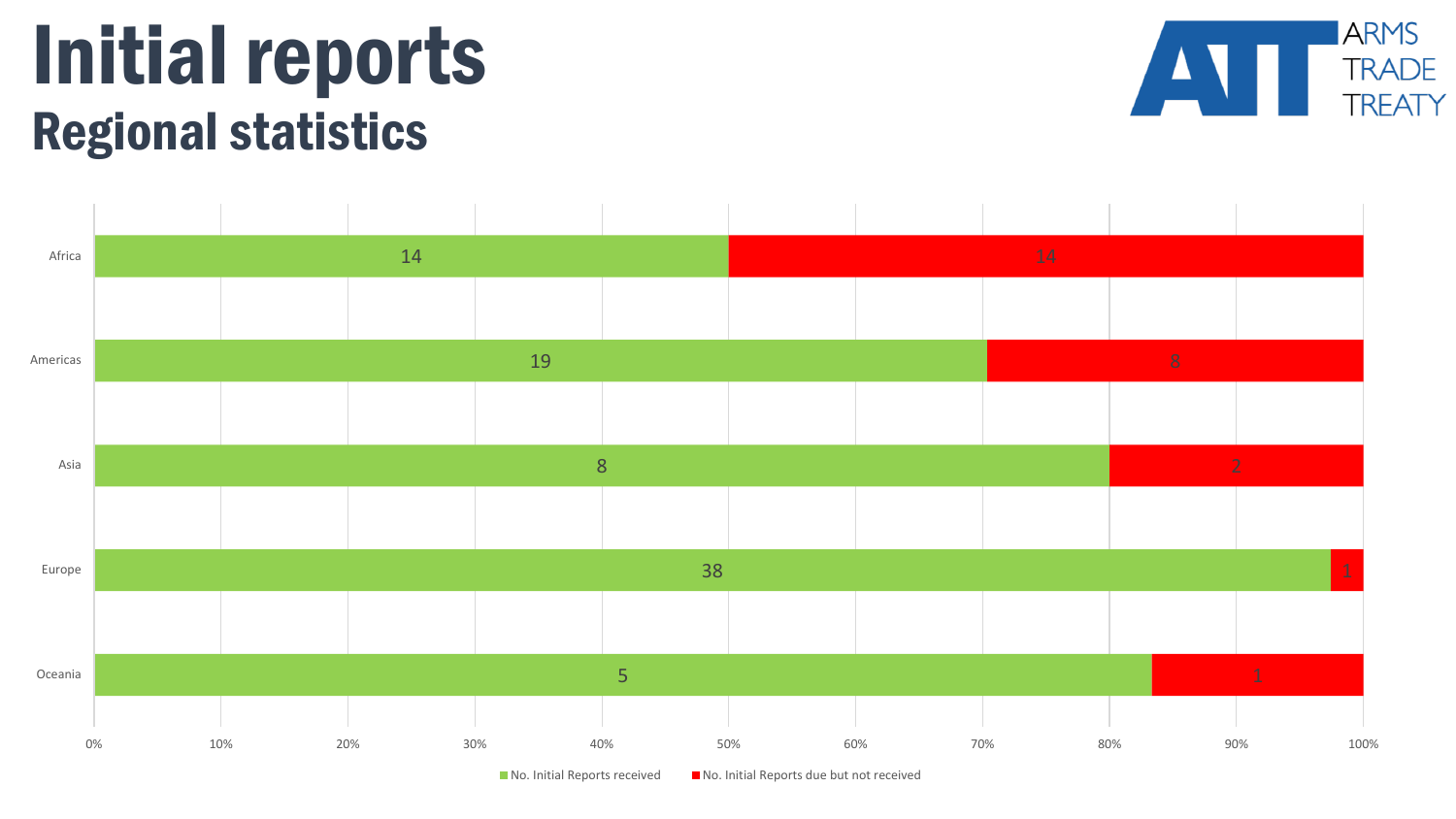#### Annual reports Global statistics



|      | $\overline{2}$               | 3                                               | Δ                                                                | 5                                                 | 6                                        |                                                                                             |
|------|------------------------------|-------------------------------------------------|------------------------------------------------------------------|---------------------------------------------------|------------------------------------------|---------------------------------------------------------------------------------------------|
| Year | <b>Annual Reports</b><br>due | <b>Annual Reports</b><br>submitted<br>(and due) | <b>Annual</b><br><b>Reports</b><br>submitted<br>(and not<br>due) | <b>Annual Reports</b><br>due but not<br>submitted | <b>Annual Reports not</b><br>made public | <b>Annual Reports</b><br>submitted on time<br>$(7 \text{ days of } 31 \text{ May}deadline)$ |
| 2015 | 61                           | 51 (84%)                                        | $\overline{3}$                                                   | 10 (16%)                                          | 2 $(4\%)*$                               | 30 (59%)*                                                                                   |
| 2016 | 75                           | 55 (73%)                                        | $\mathbf{1}$                                                     | 20 (27%)                                          | 4 $(7%)^*$                               | 31 (56%)*                                                                                   |
| 2017 | 89                           | 60 (67%)                                        |                                                                  | 29 (33%)                                          | 5(8%)                                    | 37 (62%)                                                                                    |
| 2018 | 92                           | 63 (68%)                                        | $\mathbf{1}$                                                     | 29 (32%)                                          | 11(17%)                                  | 46 (73%)*                                                                                   |
| 2019 | 97                           | 62 (64%)                                        | $\mathbf{1}$                                                     | 35 (36%)                                          | $14(23%)*$                               | 37 (60%)*                                                                                   |
| 2020 | 105                          | 61 (58%)                                        |                                                                  | 44 (42%)                                          | 19 (31%)                                 | 46 (76%)                                                                                    |

\* Of Annual Reports due and submitted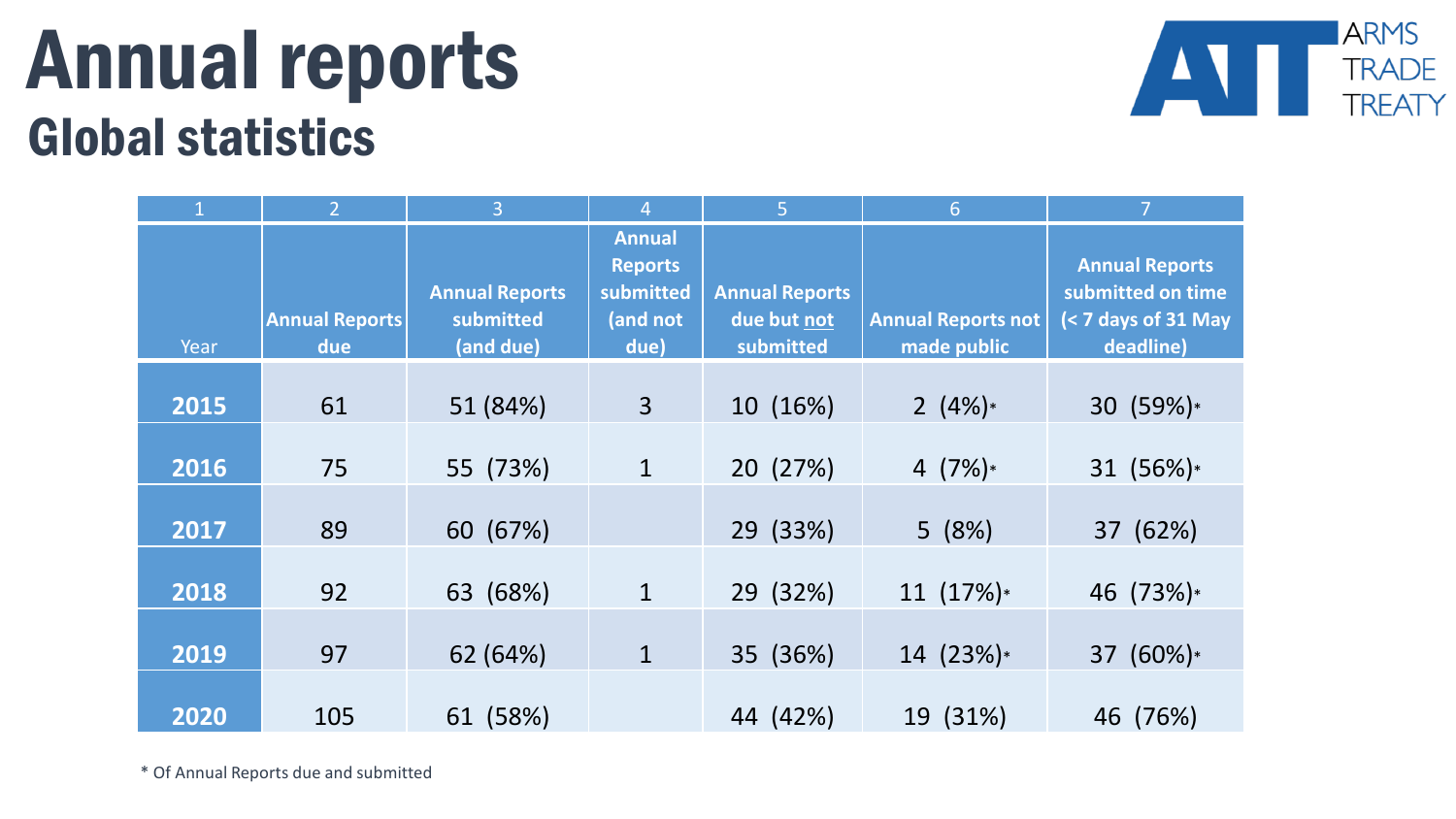### Annual reports 2015-2020 Global statistics (by %)



**ARMS** 

**TRADE** 

**TREATY** 

 $\blacksquare$  Annual Reports received  $\blacksquare$  Annual Reports due but not received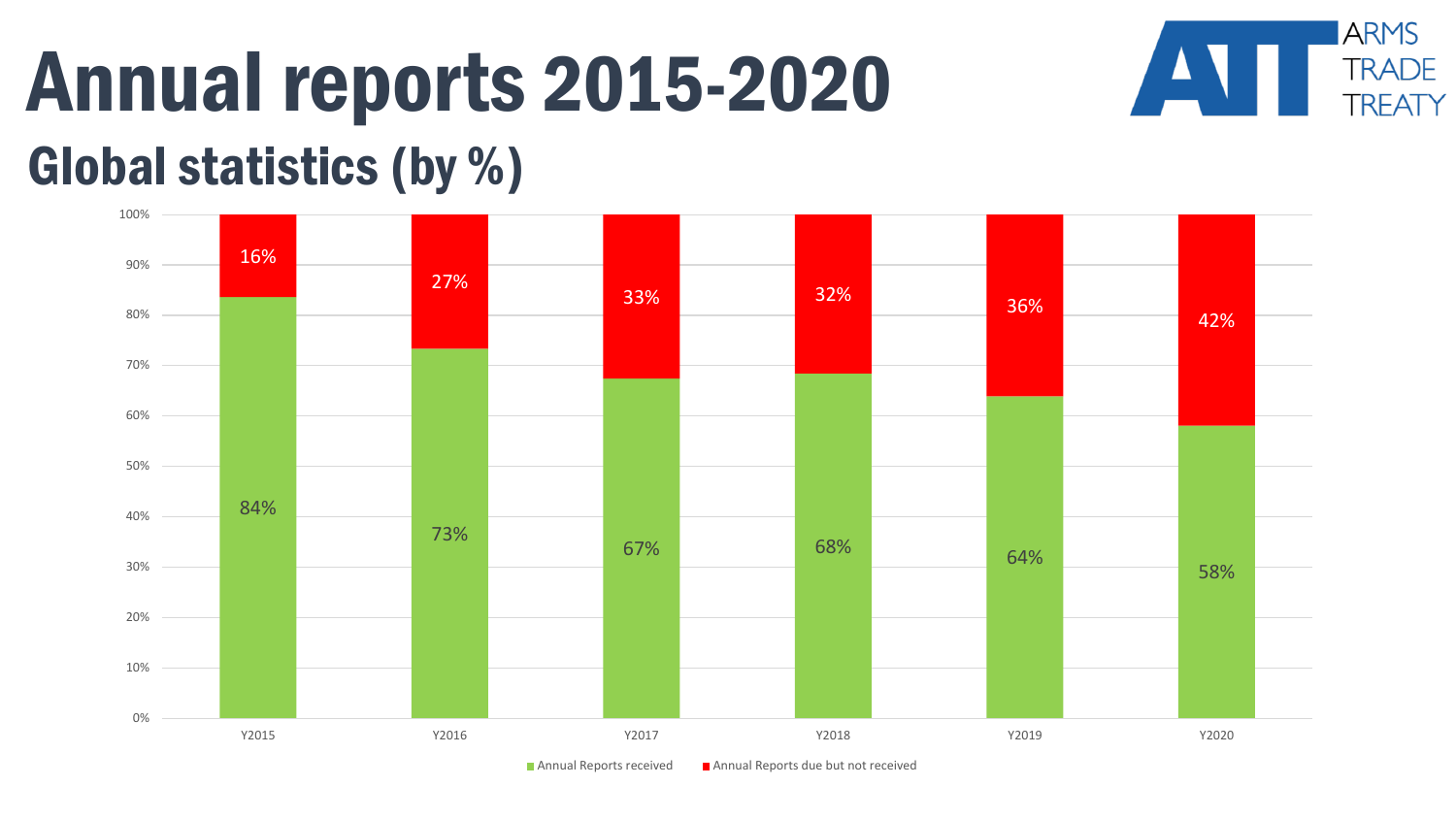## Annual reports 2015-2020 Global statistics (by no.)



**ARMS** 

**TRADE** 

**TREATY** 

Annual Reports received  $\Box$  Annual Reports due but not received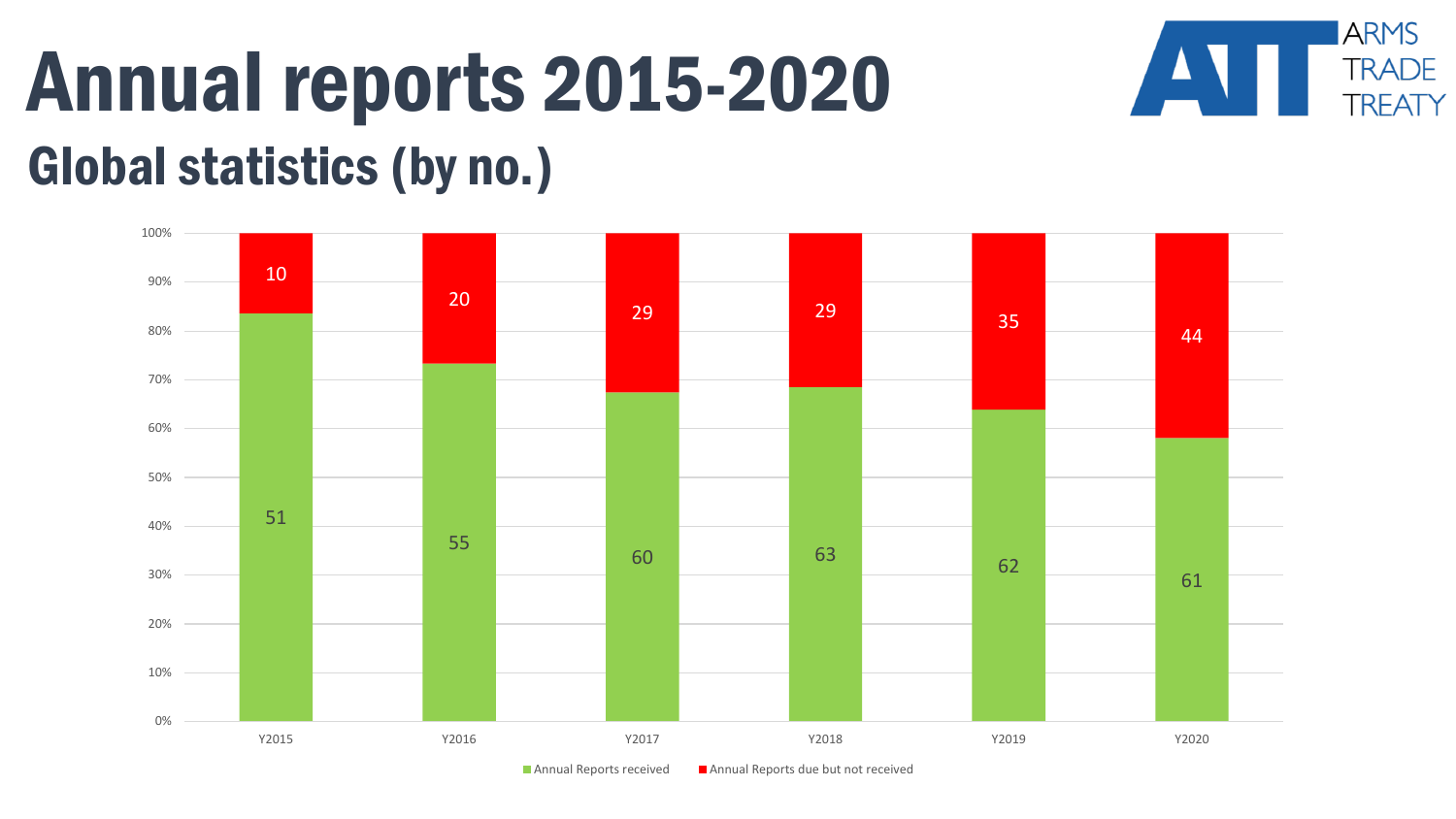# Annual reports 2015-2020



#### Regional statistics



Y2015 Y2016 Y2017 Y2018 Y2019 Y2020